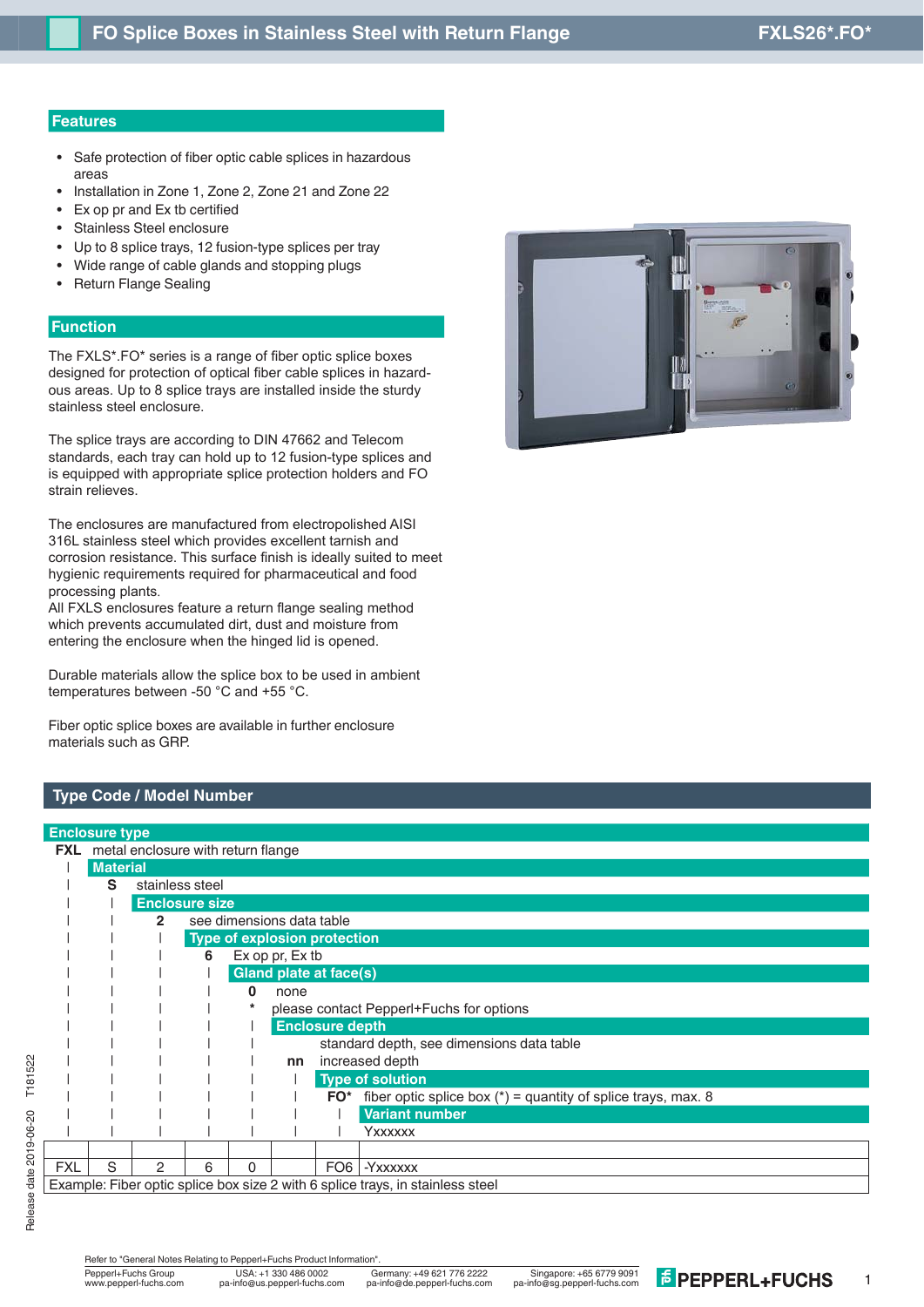# FO Splice Boxes in Stainless Steel with Return Flange **FXLS26\*.FO\***

| <b>Technical Data</b>                               |                                                                                                                                                                                                                        |  |  |  |  |  |  |
|-----------------------------------------------------|------------------------------------------------------------------------------------------------------------------------------------------------------------------------------------------------------------------------|--|--|--|--|--|--|
| <b>Mechanical specifications</b>                    |                                                                                                                                                                                                                        |  |  |  |  |  |  |
| Enclosure cover                                     | fully detachable, concealed hinges                                                                                                                                                                                     |  |  |  |  |  |  |
| Cover fixing                                        | stainless steel hexagonal head screws                                                                                                                                                                                  |  |  |  |  |  |  |
| Cover seal                                          | one piece closed cell silicone                                                                                                                                                                                         |  |  |  |  |  |  |
| Degree of protection                                | <b>IP66</b>                                                                                                                                                                                                            |  |  |  |  |  |  |
| Cable entry                                         | see data table                                                                                                                                                                                                         |  |  |  |  |  |  |
| <b>Mass</b>                                         | see data table                                                                                                                                                                                                         |  |  |  |  |  |  |
| <b>Material</b>                                     |                                                                                                                                                                                                                        |  |  |  |  |  |  |
| Enclosure                                           | 1.5 mm AISI 316L, (1.4404) stainless steel                                                                                                                                                                             |  |  |  |  |  |  |
| Finish                                              | electropolished                                                                                                                                                                                                        |  |  |  |  |  |  |
| Fiber optic splice tray                             |                                                                                                                                                                                                                        |  |  |  |  |  |  |
| Number                                              | see data table                                                                                                                                                                                                         |  |  |  |  |  |  |
| <b>Dimensions</b>                                   | 155 mm x 92 mm x 8 mm                                                                                                                                                                                                  |  |  |  |  |  |  |
| Quantity of splice<br>connections per tray          | 12                                                                                                                                                                                                                     |  |  |  |  |  |  |
| Type of splices                                     | fusion with 60 mm heatshrink protectors                                                                                                                                                                                |  |  |  |  |  |  |
| Fiber optic splicing<br>protection holders per tray | 2 for heatshrink splice protectors 60 mm, 6 splices each                                                                                                                                                               |  |  |  |  |  |  |
| Fiber optic strain relief per<br>tray               | 2 for 12 fibers each with 0.9 mm and 1.1 mm coating                                                                                                                                                                    |  |  |  |  |  |  |
| Fiber optic cables min.<br>bending radius           | 35 mm                                                                                                                                                                                                                  |  |  |  |  |  |  |
| Fiber optic cables<br>frequency range               | 10  10000 MHz                                                                                                                                                                                                          |  |  |  |  |  |  |
| <b>Standards</b>                                    | DIN 47662 and Telecom standards                                                                                                                                                                                        |  |  |  |  |  |  |
| <b>Ambient conditions</b>                           |                                                                                                                                                                                                                        |  |  |  |  |  |  |
| Ambient temperature                                 | $-50$ 55 °C ( $-58$ 131 °F)                                                                                                                                                                                            |  |  |  |  |  |  |
|                                                     | Data for application in connection with hazardous areas                                                                                                                                                                |  |  |  |  |  |  |
| <b>EU-Type Examination</b><br>Certificate           | <b>CML 16 ATEX 3009X</b><br>BASEEFA 14 ATEX 0368U                                                                                                                                                                      |  |  |  |  |  |  |
| Marking                                             | $\frac{\mathbf{k}}{\mathbf{k}}$     2 GD<br>Ex op pr IIC T* Gb<br>Ex tb IIIC T** °C Db<br>T5/T95 °C @ Ta +55 °C                                                                                                        |  |  |  |  |  |  |
| <b>International approvals</b>                      |                                                                                                                                                                                                                        |  |  |  |  |  |  |
| <b>IECEx approval</b>                               | <b>IECEX CML 16.0008X</b><br>IECEx BAS 14.0169U                                                                                                                                                                        |  |  |  |  |  |  |
| <b>Conformity</b>                                   |                                                                                                                                                                                                                        |  |  |  |  |  |  |
| Degree of protection                                | EN60529                                                                                                                                                                                                                |  |  |  |  |  |  |
| CE marking                                          | 0102                                                                                                                                                                                                                   |  |  |  |  |  |  |
| <b>General information</b>                          |                                                                                                                                                                                                                        |  |  |  |  |  |  |
| Supplementary information                           | EC-Type Examination Certificate, Statement of Conformity, Declaration of Conformity,<br>Attestation of Conformity and instructions have to be observed where applicable. For<br>information see www.pepperl-fuchs.com. |  |  |  |  |  |  |

Refer to "General Notes Relating to Pepperl+Fuchs Product Information".<br>
Pepperl+Fuchs Group<br>
Www.pepperl-fuchs.com pa-info@us.pepperl-fuchs.com pa-

2

USA: ...<br>
Germany: +49 621 776 2222 Singapore: +65 6779 9091<br>
pa-info@de.pepperl-fuchs.com pa-info@sg.pepperl-fuchs.com

**E** PEPPERL+FUCHS